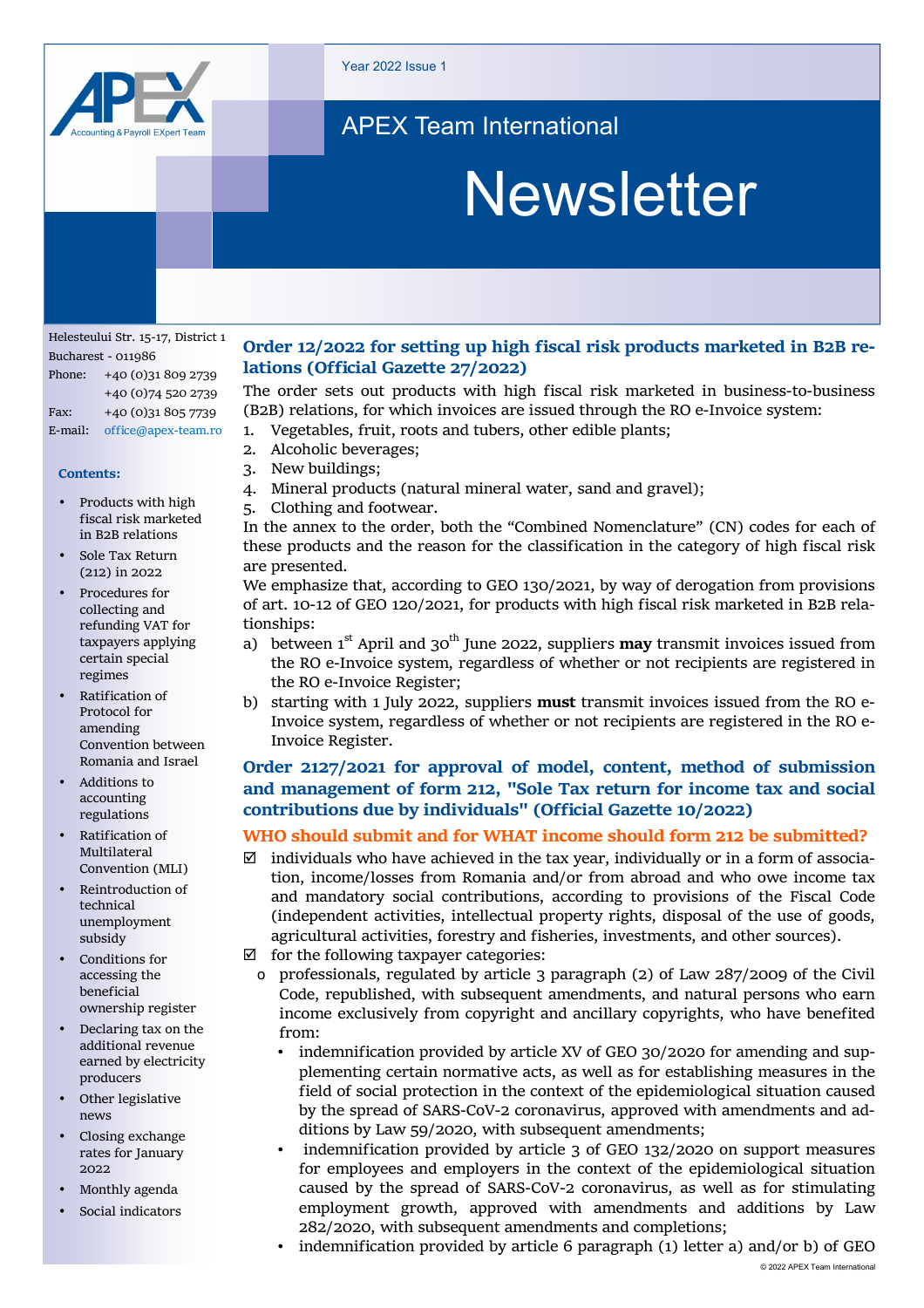



111/2021 establishing social protection measures for employees and other professional categories in the context of the prohibition, suspension, or limitation of economic activities determined by the epidemiological situation generated by the spread of SARS-CoV-2 coronavirus.

- ο lawyers who have benefited from indemnification provided by art. XV of GEO 30/2020 for amending and supplementing certain normative acts, as well as for establishing measures in the field of social protection in the context of the epidemiological situation caused by the spread of SARS-CoV-2 coronavirus, approved with amendments and additions by Law 59/2020, with subsequent amendments.
- ο natural persons who do not earn income but who opt to payment the social health insurance contribution.

#### **Submission deadline**

May 25, 2022, is the deadline for:

- 2021 income
- $\boxtimes$  estimated revenue to be realized in the 2022 fiscal year
- $\boxtimes$  exercising the option regarding destination of an amount representing up to 3.5% of tax due on net annual taxable income/net annual taxable gain established according to art. 123 para. (3) of the Fiscal Code for the support of non-profit entities that are established and function under the law and of religious entities, as well as for the grant of private scholarships.

The declaration shall be submitted within 30 days from the date of event occurrence/conclusion of the contract between parties, in case of taxpayers who start an activity during the fiscal year or those who earn income from the lease of goods from personal patrimony, other than rental income for which taxation is final and who did not have, until that date, the obligation to submit a sole tax return.

#### **Where?**

The declaration shall be submitted to the competent central tax authority, namely:

- a) the central tax body in whose territorial area the taxpayer has its domicile according to the law, or the address where he/she lives, if it is different from his/her domicile, for individuals who have their tax domicile in Romania;
- b) the central competent tax body, according to the law, for the administration of individual taxpayers without tax domicile in Romania.

#### **How?**

The declaration may be submitted:

- $\boxtimes$  in paper format, directly to the tax authority's registration office or by post, with receipt confirming acceptance;
- $\boxtimes$  by electronic means of remote transmission, in accordance with legal provisions in force:
	- ο through the "Virtual Private Space" (SPV) service;
	- ο on the www.e-guvernare.ro website, with qualified electronic signature.

#### **Order 10/2022 on approval of some procedures for collection of budgetary receivables representing VAT due by taxpayers who apply special regimes provided by articles 314, 315 and 315^2 of Law no. 227/2015 concerning the Fiscal Code (Official Gazette 27/2022)**

This order approves:

- I. Procedure for displaying and paying VAT amounts due by taxpayers using special regimes;
- II. Procedure for refund of amounts representing VAT overpaid by taxpayers using special regimes.

The special regimes are:

- a) special regime for services rendered by taxable persons not established in the European Union;
- b) special regime for intra-Community distance sales of goods, for supply of domestic goods by electronic interfaces facilitating those supplies and for services rendered by taxable persons established in the European Union but not in the Member State of consumption;





**Sole Tax Return 2022!**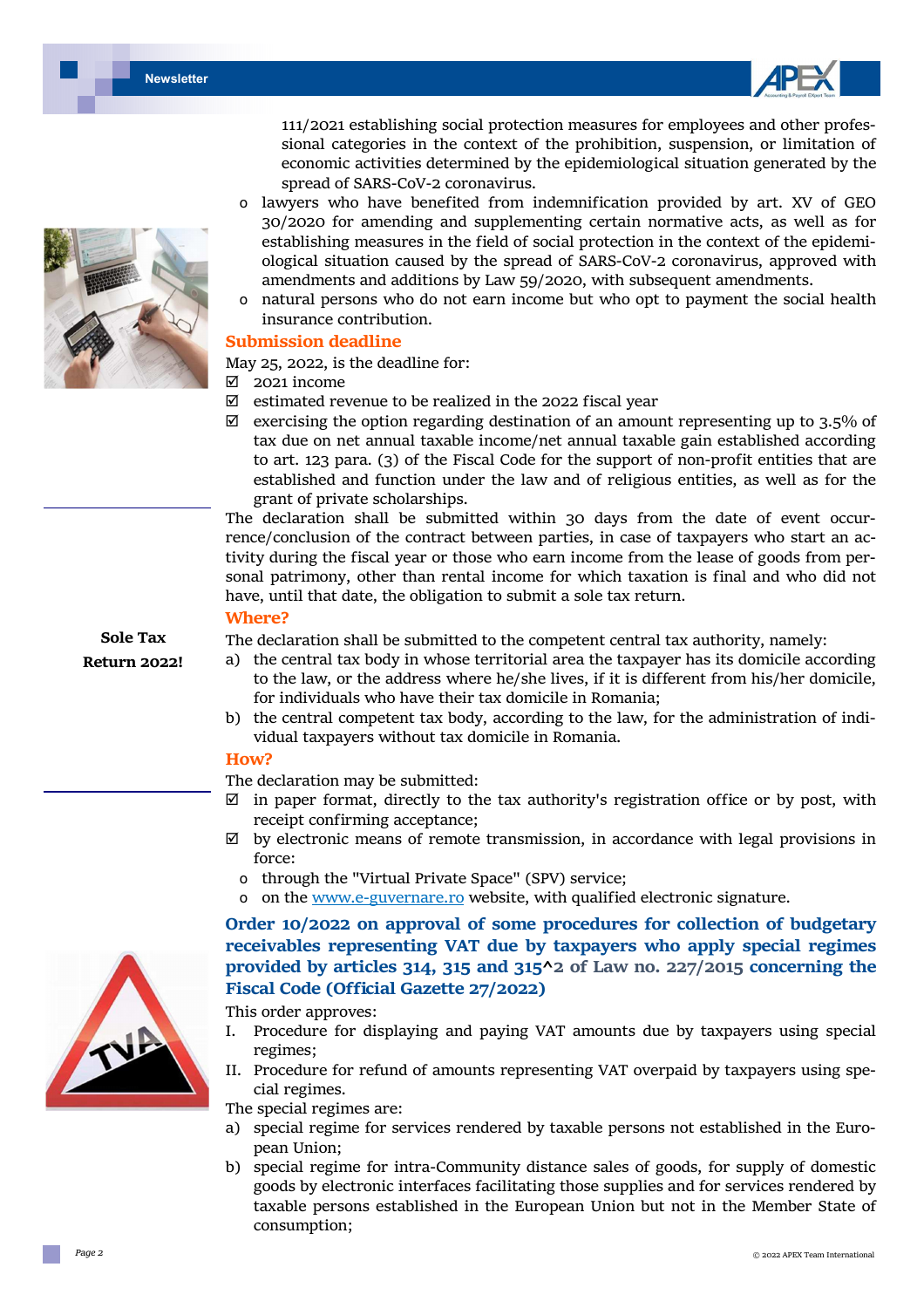

c) special regime for the distance sales of goods imported from third territories or third countries.

#### **I. Display and payment procedure:**

A. When Romania is the Member State of registration, taxpayers using special regime must:

- 1. complete and submit to the competent tax authority (i.e., the Tax Administration for non-resident taxpayers within the Bucharest Regional General Department of Public Finance) a special VAT declaration (by electronic means): D398;
- 2. deposit VAT in a special account denominated in euro within a commercial bank, by the deadline for declaring VAT;
- 3. enter the unique reference number allocated upon submission of each special VAT return (comprising of country code, VAT registration code or special registration code) and declaration period, on the payment document.

#### **Deadline:**

- $\boxtimes$  by the end of the month subsequent to the calendar quarter in which services, intra-Community distance sales of goods or domestic supply of goods were provided, with electronic interface which facilitates these activities;
- $\boxtimes$  by the end of the month following the tax period covered by the declaration of distance sales of goods imported from third territories or third countries.

#### **Procedural features:**

- $\boxtimes$  VAT owed by taxpayers using special regimes is paid in euro;
- $\boxtimes$  The competent tax authority shall transfer amounts collected to each Member State of consumption, according to special declarations submitted by taxpayers, within 20 days from the end of the month in which these amounts were collected;
- $\boxtimes$  The Romanian competent tax authority notifies taxpayers who do not pay VAT under the special regime, within a maximum of 10 days after the due date;
- $\boxtimes$  Subsequent notifications of non-payment and of VAT collection are made by the Member State of consumption, and the taxpayer who has thus been notified has the obligation to pay the outstanding VAT directly to the Member State of consumption;
- $\boxtimes$  The liability to determine and calculate any interest, penalties, or other charges for non-payment of VAT on time rests with each Member State of consumption;
- $\boxtimes$  If Romania receives a recovery request according to mutual assistance rules in the field of tax claim recovery, comprising of VAT claims due by taxpayers using the special regimes, then the competent central tax body responsible for administration of tax liabilities owed by taxpayers shall use provisions of Law 207/2015 on the Fiscal Procedure Code, with subsequent amendments and completions;
- $\boxtimes$  To recover amounts representing VAT and related accessories, the competent tax authority starts enforced execution using the models of enforcement acts existing in national legislation, stating the amounts due in euro.
- B. When Romania is a Member State of consumption:
- $\boxtimes$  VAT records are organized by the competent tax authority for each taxpayer applying the special regime, both in euro and in lei;
- $\boxtimes$  VAT amounts due by taxpayers registered in another Member State of the European Union shall be transferred by the Member States of registration to a special account opened in euro indicated by the competent tax authority;
- $\boxtimes$  If taxpayers applying the special regimes does not pay VAT or pays it late, accessory tax liabilities for non-payment of VAT by date due are calculated and the necessary collection measures are taken according to the law;
- $\boxtimes$  To recover VAT payable and related accessory tax liabilities from taxpayers using the special regime, the competent tax authority shall make a request for mutual assistance regarding recovery.

#### **II. Refund procedure for overpaid VAT amounts**

When Romania is a Member State of registration:

1. If the overpayment arises because submission of an amended VAT return decreasing amount due, before transfer of the amounts due to each Member State of consumption, the competent tax authority shall refund the overpaid VAT resulting from the rectification at the taxpayer's request.



**Payment of VAT under special regimes** 



*Page 3*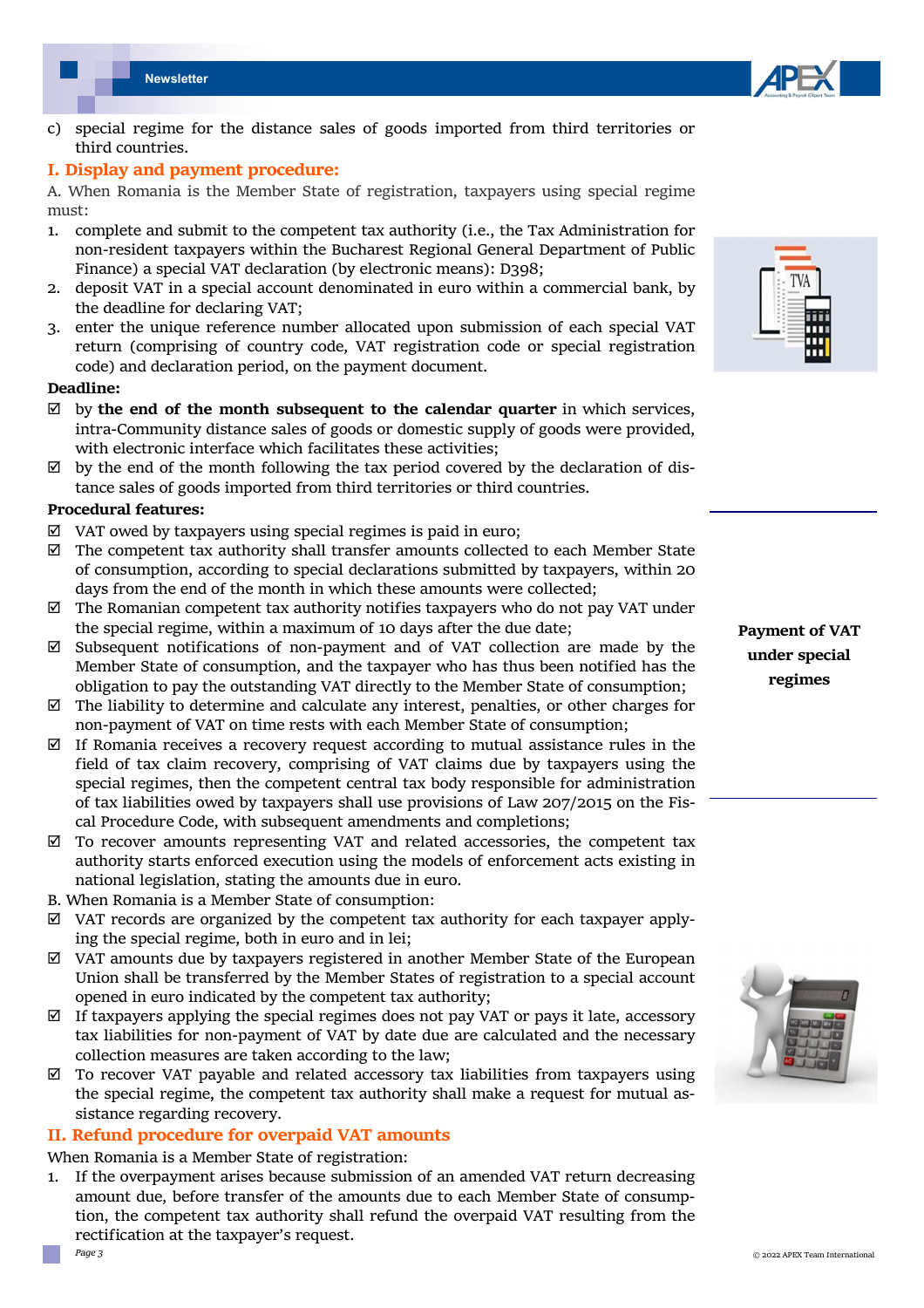



**Changes in accounting regulations** 



The refund of overpaid VAT is made only after offsetting tax liabilities owed by the taxpayer which is applying the special regime.

If the competent tax authority finds that conditions for refund of amounts claimed by the taxpayer are not met, it shall draw up a report stating reasons for rejection of the application and the legal basis, as well as a Decision to reject the application for refund of overpaid VAT by taxpayers which use a special regime or to levy related interest.

The competent tax authority shall send the taxpayer a notification requesting submission of the taxpayer's point of view on the reasons for rejection found, indicating the submission deadline (maximum 5 working days from date of communication).

In case of non-communication of a response from the taxpayer, the competent tax authority shall communicate a new notification, through which it will grant a new term of communication of the taxpayer's point of view. If the taxpayer does not communicate its point of view even after a second notification, the hearing is considered fulfilled, and the competent tax authority draws up a report in which it records this fact.

After analyzing the taxpayer's response, the competent tax authority issues a Decision rejecting the application for refund of excess VAT paid by taxpayers.

- 2. If the taxpayer submits an amended VAT declaration, with reduction in amount due, **after making transfers of amounts due to each Member State of consumption**, the overpaid amount shall be refunded by the Member States of consumption **direct‐ ly to the requesting taxpayer**.
- B. When Romania is a Member State of consumption
- $\boxtimes$  When a taxpayer amends the special VAT return by reducing the amount due, after **transfer of amounts due to Romania as the Member State of consumption,** upon taxpayer request the competent tax authority shall refund to him the amount representing the overpaid VAT.
- $\boxtimes$  The same procedure applies to amounts collected in addition to the VAT return.
- $\boxtimes$  The refund shall be made in euro.

**Law 4/2022 to ratify the Protocol signed in Jerusalem on 3rd November 2020, for amending the Convention between Romania and Israel to avoid double taxation and to prevent income tax evasion signed in Jerusalem on 15th June 1997 (Official Gazette 13/2022)** 

**Decree 13/2022 to promulgate Law 4 to ratify the Protocol signed in Jerusa‐ lem on 3rd November 2020, for amending the Convention between Romania and Israel to avoid double taxation and to prevent income tax evasion signed in Jerusalem on 15th June 1997 (Official Gazette 13/2022)** 

The law, approved by presidential decree, enforces the Protocol amending the Convention for the avoidance of double taxation between Romania and Israel, by which:

- $\boxtimes$  the tax categories included in the Convention are updated;
- $\boxtimes$  the term "Romania" is redefined;
- $\boxtimes$  amendments are made to the article on exchange of information, bringing clarification in this area.

#### **Order 1592/2021 for amending and supplementing accounting regulations applicable to economic operators (Official Gazette 28/2022)**

The order supplements accounting regulations regarding annual individual and consolidated financial statements approved by OMFP 1802/2014.

The clarifications brought by this order concern:

- **revenues corresponding to turnover** are determined by each entity according to the specificity of the activity conducted, according to the law;
- © 2022 APEX Team International **the moment when capitalization of borrowing costs must cease** is when most activities necessary for preparation of a long production cycle asset for its predetermined use or sale are carried out. An asset is normally ready for use or sale when

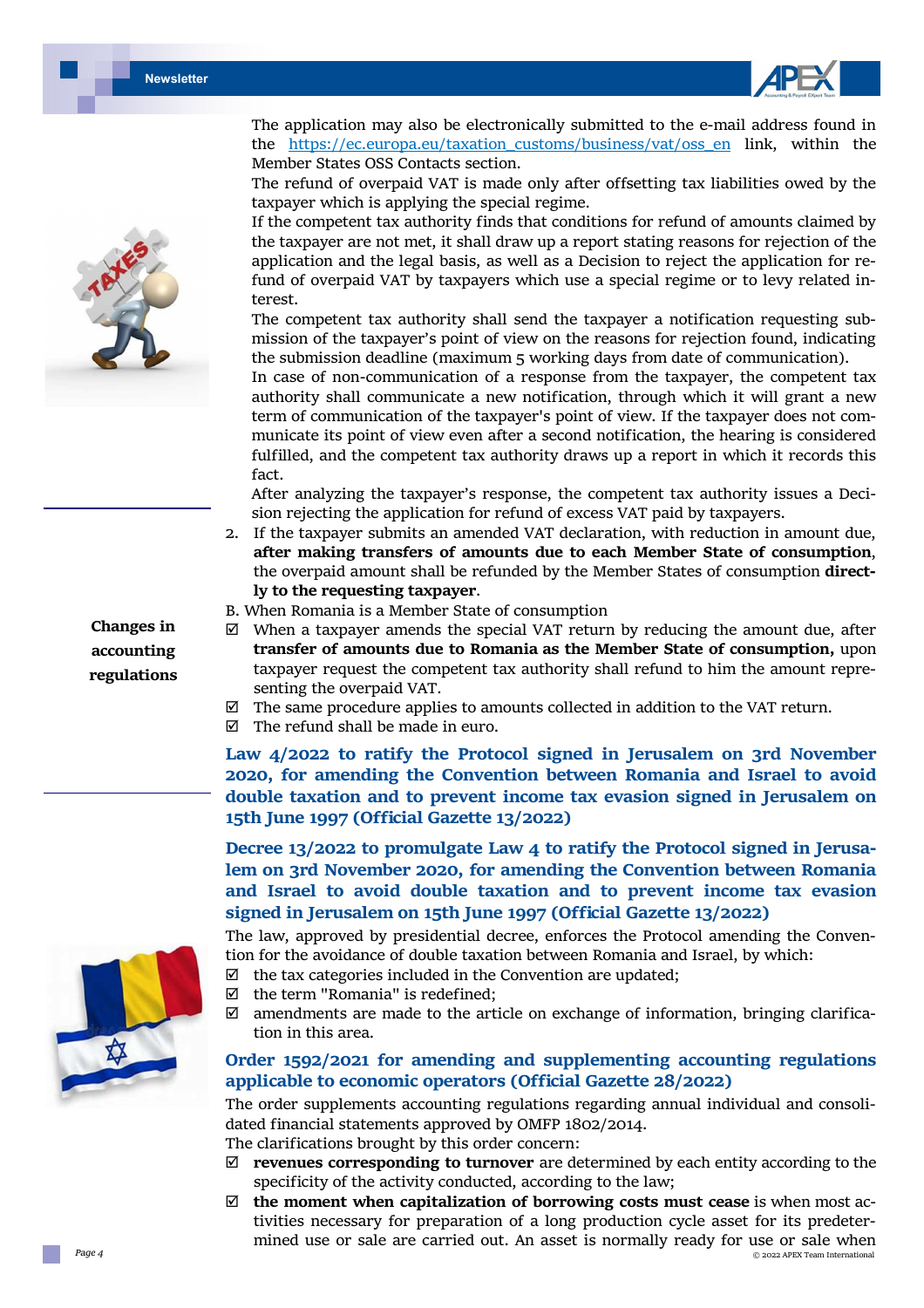*Page 5* 

**Newsletter**

physical construction of the asset is finished, even though some routine administrative work may still continue. If only minor changes are still to be made, such as interior decoration of a building according to buyer or user specifications, then most of activities are considered to have been completed;

- $\boxtimes$  **the commencement date to capitalize borrowing costs** as part of the cost of a long production cycle asset is the date on which the entity first meets all of the following conditions:
	- ο bears the cost of that asset;
	- ο bears the borrowing costs;
	- undertakes activities necessary for preparation of the asset for its predetermined use or sale, activities which do not include only the physical construction of the asset.
- **share capital** shown in annual financial statements must correspond to that recorded with the trade register;
- an entity acting in its own name **recognizes revenue** at the value of the goods or services transferred (supplied by it or subcontracted);
- $\boxtimes$  In the case of de-commissioning an intangible or tangible asset, income generated by that operation (account 7583, "Proceeds from disposal of assets and other capital operations"), expenses representing the net book value of the asset (account 6583, "Net value of assets disposed of and other capital operations") and other expenses related to its disposal are to be shown separately. In this situation, any impairment adjustments previously recorded shall be correspondingly reflected in revenue (account 7813, "Reversal of impairment adjustments for non-current assets, investments in real estate and biological productive assets valued at cost").

#### **Law 5/2022 to ratify the Multilateral Convention to implement tax treaty related measures to prevent base erosion and profit shifting, open for sig‐ nature and signed by Romania at Paris on 7th June 2017 (Official Gazette 28/2022)**

The Multilateral Convention (known as "MLI Convention") is part of the base erosion and profit shifting (BEPS) plan, initiated by the Organisation for Economic Co-operation and Development (OECD) and the Group of 20 Ministers of Finance and Central Bank Governors (G20), with the aim of combating base erosion and profit shifting.

The BEPS plan contains measures aimed at providing governments with the necessary national and international instruments to combat tax avoidance. These instruments aim to tax profits in the country where the profit-generating activities are carried out.

According to explanatory notes of this normative act, the MLI Convention has the role of modifying tax treaties concluded between two or more parties to the Convention. It will not work in the same way as a protocol for amending a single tax treaty in force, which directly amends the text of that treaty. Instead, provisions of this multilateral convention will apply at the same time as those of tax treaties in force, adjusting their application. As a result, while for domestic purposes, some parties to the multilateral convention may develop consolidated versions of the tax treaties in force, as amended by the multilateral convention, others may not do so, since consolidation of the tax treaty with the new amendments is not a mandatory condition for application of the multilateral convention.

Provisions of the MLI Convention shall take effect between the Signatory States within certain deadlines laid down in the Multilateral Convention, calculated from the most recent date the MLI Convention for the respective Signatory States enters into force.

This Law ratified the Multilateral Convention. The Convention was published in the Official Gazette of Romania, Part I, no. 28 bis, and it may be purchased from the Public Relations Office located in 65 Parcului Street, entrance A, sector 1, Bucharest.

Within this Law a series of provisions of the MLI Convention are presented in which Romania reserves the right to not apply/replace, as well adoption of optional and alternative provisions.

**Ratification of Multilateral Convention – action of BEPS plan** 



© 2022 APEX Team International



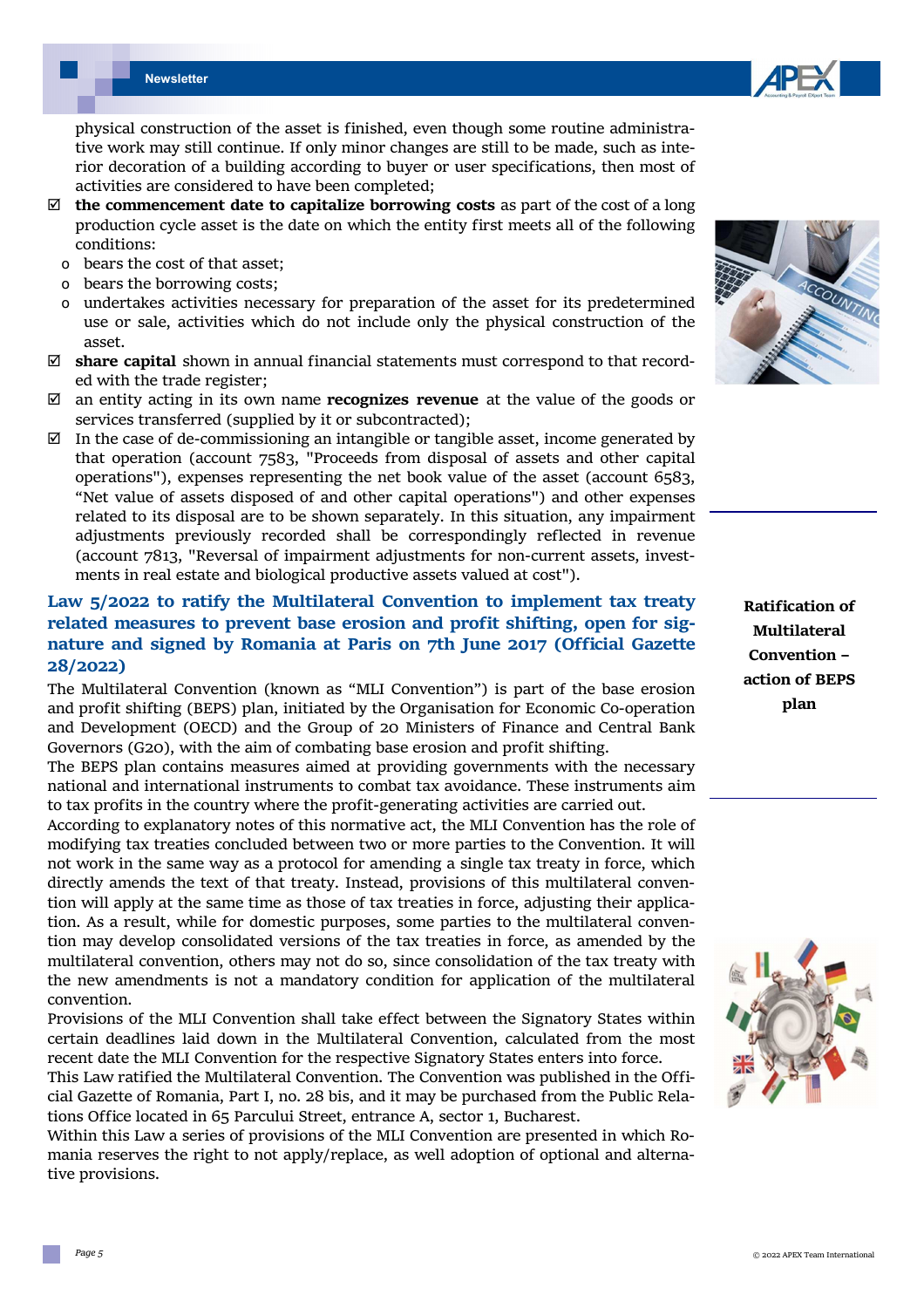



**Emergency Ordinance 2/2022 to establish social protection measures for employees and other professional categories in the context of prohibition, suspension or limitation of economic activities, determined by the epidemi‐ ological situation generated by the spread of SARS‐CoV‐2 coronavirus, and for amending and supplementing certain normative acts (Official Gazette 61/2022)** 

The ordinance reintroduces the settlement of technical unemployment benefits from the unemployment insurance budget for the period between the date of its entry into force (20<sup>th</sup> January 2022) until  $31<sup>st</sup>$  March 2022.

#### **Period of applicability**

- $\boxtimes$  during the period of temporary suspension of the individual employment contract at the initiative of the employer as a result of the effects produced by the SARS-CoV-2 coronavirus;
- $\boxtimes$  during the period of temporary interruption of activity, totally or partially, following implementation of measures to mitigate the impact of the type of risk provided for in Government Decisions regarding the extension of the state of alert on Romanian territory;
- $\boxtimes$  during the period of suspension, as a result of epidemiological investigations, with the exception of employees on sick leave and receiving the relevant social security allowance.

#### **Beneficiaries**

- **Employees** whose employment contract has been suspended at the initiative of the employer, either during the temporary interruption of the employer's activity or during the period of suspension of his/her activity;
- **Professionals**, individuals who obtain income exclusively from **copyright and relat‐ ed rights**, persons who have concluded **individual employment agreements** during the temporary interruption of activity and also **athletes** who have concluded sports contracts, according to Law 69/2000 on physical education and sports during the suspension of sports activity contracts.

Employees of the following employers do not benefit from the technical unemployment benefit:

- $\boxtimes$  public institutions and authorities;
- $\boxtimes$  companies which, on the date of the claim, are in bankruptcy, dissolution, liquidation or which have their activities suspended or have restrictions imposed for reasons other than those caused by the spread of SARS-CoV-2.

#### **Computation**

- $\boxtimes$  In case of employees: 75% of basic salary corresponding to the job held, but not more than 75% of the average national gross salary;
- $\boxtimes$  In case of professionals or individuals who obtain income exclusively from copyright or persons who have concluded individual labor agreements: 75% of average national gross salary;
- $\boxtimes$  In case of athletes: 75% of cash rights related to consideration for sports activity, but not more than 75% of average national gross earnings for athletes.

The allowance is granted monthly during the period of  $20^{th}$  January to  $31^{st}$  March 2022 and is calculated for the number of days in which the activity was suspended or interrupted. The allowance is subject to income tax and payment of compulsory social security contributions, but the work insurance contribution is not due.

The calculation, withholding and payment of income tax, state social insurance contributions and social health insurance contributions on benefits received from the unemployment insurance budget is performed by the employer.

Employees who have concluded several individual employment contracts of which at least one contract is active for the period mentioned above from which they obtain income at the level of the indemnity do not benefit from the indemnity for technical unemployment. If all employment contracts are suspended, employees benefit from the technical unemployment indemnity related to the individual employment contract with the most advantageous salary rights.

 © 2022 APEX Team International If the employer's budget for payment of salary costs allows, the unemployment benefit



**Social protection measures COVID‐19** 

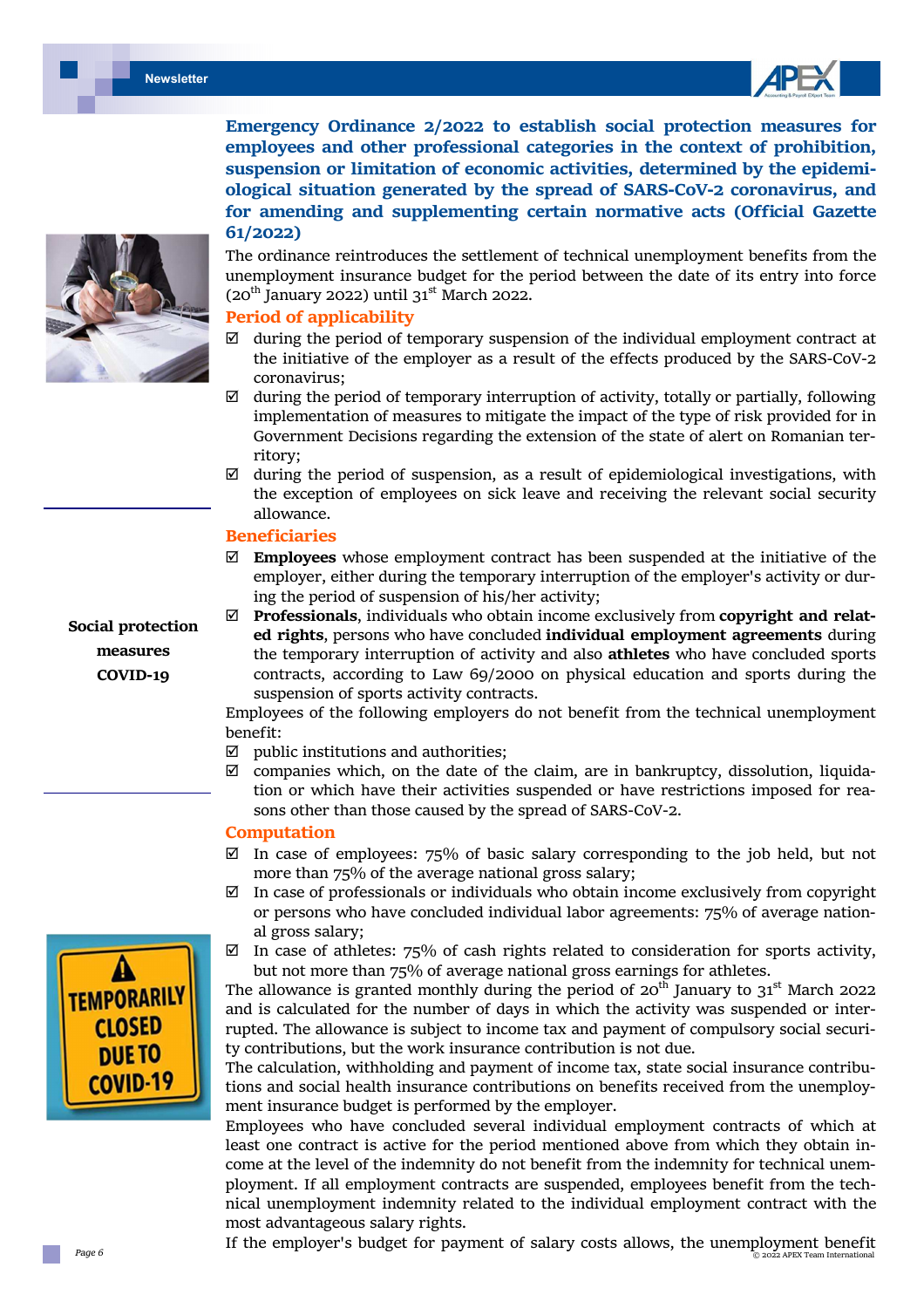



may be supplemented by the employer.

Individuals may not use the amount of up to 3.5% of income tax related to allowances for the support of non-profit entities/religious units, or for the grant of private scholarships.

#### **Required documents**

**Employers** submit the following documents by e-mail to employment agencies within which they have their registered office, in the current month for payment of the previous month allowance:

- $\boxtimes$  application signed by the legal representative;
- $\boxtimes$  self-declaration by which the employer declares it has ceased/reduced its activity totally or partially as a result of the SARS-CoV-2 coronavirus epidemic;
- $\boxtimes$  the list of employees to benefit from this allowance.

In the case of professionals, they submit the following documents through the https://aici.gov.ro platform, by the last day of the month following that for which the allowance is claimed:

- application;
- $\boxtimes$  self-declaration;
- $\boxtimes$  copy of the identification document.

The models of the applications and documents shall be approved by order of the Minister of Labour and Social Solidarity, at the proposal of the National Agency for Payments and Social Inspection, within a maximum of 10 working days from the date the emergency ordinance enters into force and shall be published in the Official Gazette.

#### **Payment of allowance**

For **employers**, payment of the allowance from the unemployment insurance budget is made no later than 15 days after submission of the application. In turn, employers must pay the allowance to employees within a maximum of 3 working days from receipt of amounts from the unemployment insurance budget.

For **professionals**, payment shall be made by the territorial agencies within a maximum of 30 days from the deadline for submission of applications.

#### **Order 2/2022 for repealing Order 380/2021 on informing the National Office for the Prevention and Combat of Money Laundering by reporting entities regarding discrepancies regarding real beneficiaries, pursuant to art. 19 pa‐ ra. (7^1) of Law no. 129/2019 for preventing and combating money launder‐ ing and terrorist financing (Official Gazette 43/2022)**

The obligation of reporting entities provided in art. 5 para. (1) of Law no. 129/2019 to transmit information to the National Office for the Prevention and Combat of Money Laundering on any discrepancy between information available in the central registers on real beneficiaries and information held by reporting entities about them, is repealed.

**Order 64/2022 regarding application of provisions of art. II of Law no. 259/2021 for approval of GEO 118/2021 regarding establishment of a com‐ pensation scheme for electricity and natural gas consumption during the 2021‐2022 cold season, as well as for completion of GO 27/1996 regarding the grant of facilities to persons residing or working in some localities in the Apuseni Mountains and ''Danube Delta'' Biosphere Reservation, as well as regarding amendment and completion of OPANAF 587/2016 for approval of model and content of forms used for declaring taxes and fees by self‐ assessment or withholding (Official Gazette 55/2022)** 

This order establishes the method of declaring tax on additional revenue generated by electricity producers, as follows:

- $\boxtimes$  Application period: 1<sup>st</sup> November 2021 31<sup>st</sup> March 2022;
- $\boxtimes$  Declaration deadline: monthly, until the 25th of the subsequent month, inclusive, to the state budget, by completing and submitting form 100, "Declaration on payment obligations to the state budget." As an exception, tax due for the period  $1<sup>st</sup>$  November to  $31<sup>st</sup>$  December 2021 is declared by January 25, 2022;
- *Page 7*   $\boxtimes$  Electricity derived from fossil fuels, including cogeneration, are excluded



**Changes in the field of prevention and combat of money laundering** 

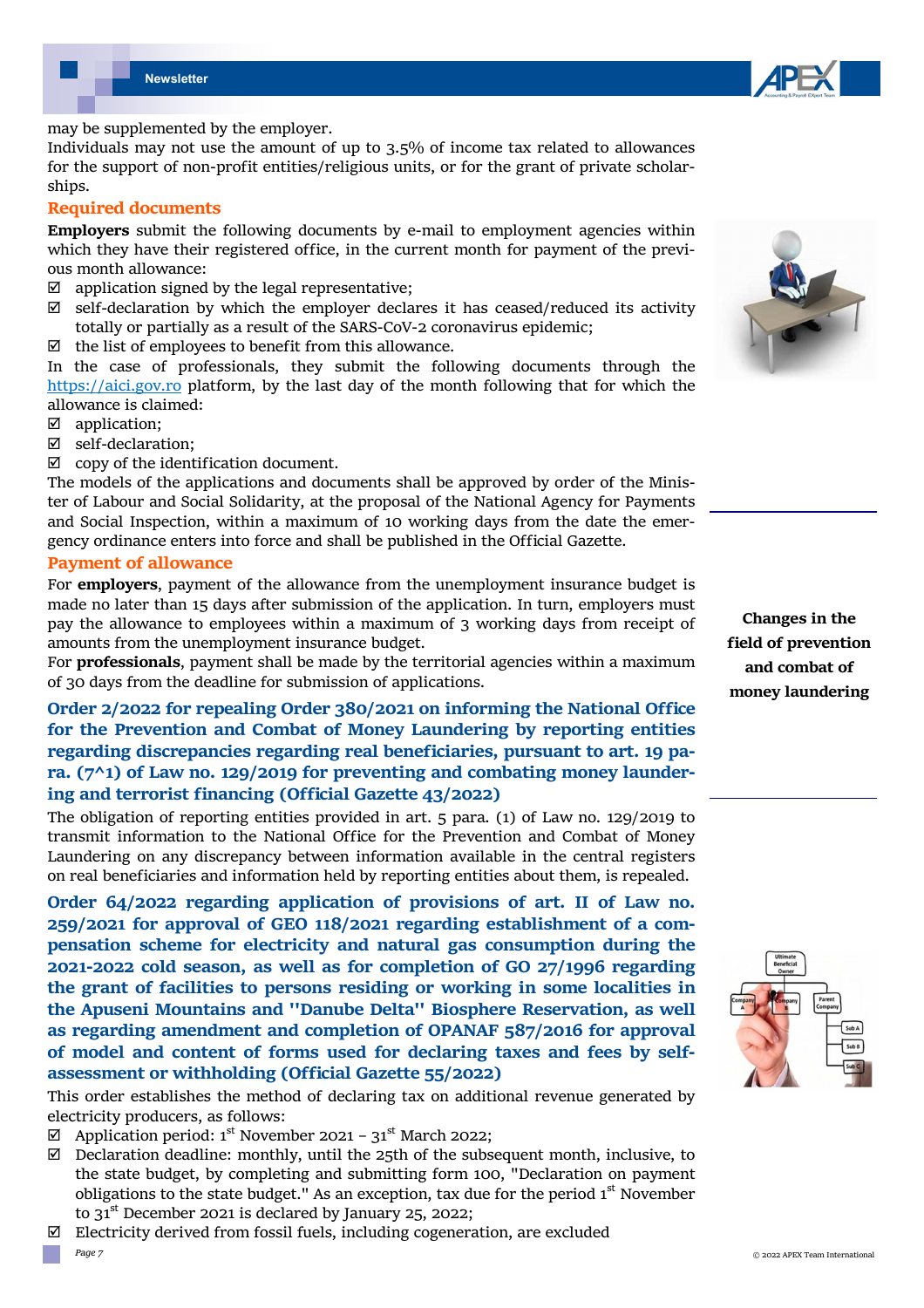



Art. 2 of Law 259/2021 provides that, during the application period of provisions of GEO 118/2021 on the establishment of a compensation scheme for electricity and natural gas consumption during the 2021-2022 cold season, additional revenue generated by electricity producers resulting from the difference between average monthly selling price of electricity and price of 450 lei/MWh is taxed at 80%.

**New tax deductions – lessons for defensive driving!** 



**Order of the President of ANAF no. 35/2022 on approval of amount of ad‐ ministrative fee provided in art. 19 para. (8^2) of Law no. 129/2019 for pre‐ venting and combating money laundering and terrorist financing (Official Gazette 62/2022)** 

ANAF sets out the amount of the administrative fee provided in art. 19 para.  $(8^2 2)$  of Law no. 129/2019 at 60 lei/request. Thus, any interested natural or legal persons can access the register of real beneficiaries organized at the level of ANAF provided that online registration and payment of the fee is performed.

#### **Law 20/2022 for supplementing Government Emergency Ordinance 195/2002 regarding traffic on public roads (Official Gazette 60/2022)**

The law brings changes in the field of traffic on public roads, but also brings tax regulations derogating from the Fiscal Code.

It introduces the possibility of drivers to take a training course specifically for defensive driving. By way of exception to provisions of the Fiscal Code, expenses incurred for completion of a defensive driving training course may be deducted as follows:

- $\boxtimes$  From income tax, if the driver pays the cost of the defensive driving course from his/ her own resources;
- $\boxtimes$  In the case of drivers aged between 18 and 26 who are continuing their studies and not earning income, the cost of the courses may be deducted from income tax of one of the parents/legal representatives/guardians;
- $\boxtimes$  If the expenses are borne by the employer, the cost of the course will be deducted from profit tax or micro-enterprise tax on income, as the case may be.

The law does not stipulate whether the regulations apply to all categories of drivers or only to professionals. The explanatory memorandum formulated by the sponsors of this law refers to companies that own automobile fleets and specifically to companies in the transport-logistics sector.

The law entered into force on 22nd January 2022, but the application rules and effective procedures will be adopted within the next 6 months.

**Order 17/2022 for the amendment of annex no. 2 to OMFP 923/2014 on ap‐ proval of General Methodological Norms regarding the exercise of preven‐ tive financial control and the Specific Code of professional norms for per‐ sons carrying out their own preventive financial control activity (Official Gazette 43/2022)** 

The order updates professional norms applicable to preventive financial control of public entities.

**Decision 70/2022 for approval of Procedure regarding collection of royalties from concession arrangements for development of the state's surface re‐ sources and of carbonated or non‐carbonated natural mineral waters (Official Gazette 48/2022)** 

The normative act regulates payment and collection methods for royalties obtained from concessions granted to develop the state's surface resources, representing land with an agricultural purpose.

#### **Order NSI no. 5/2022 on approval of Norms for completing Intrastat Statis‐ tical Declaration (Official Gazette 72/2022)**

The Order approves the Rules for completing the Intrastat Statistical Declaration for 2022. No changes have been made compared to the previous year.

The thresholds, depending on the annual value of intra-EU trade in goods and the type of return, are: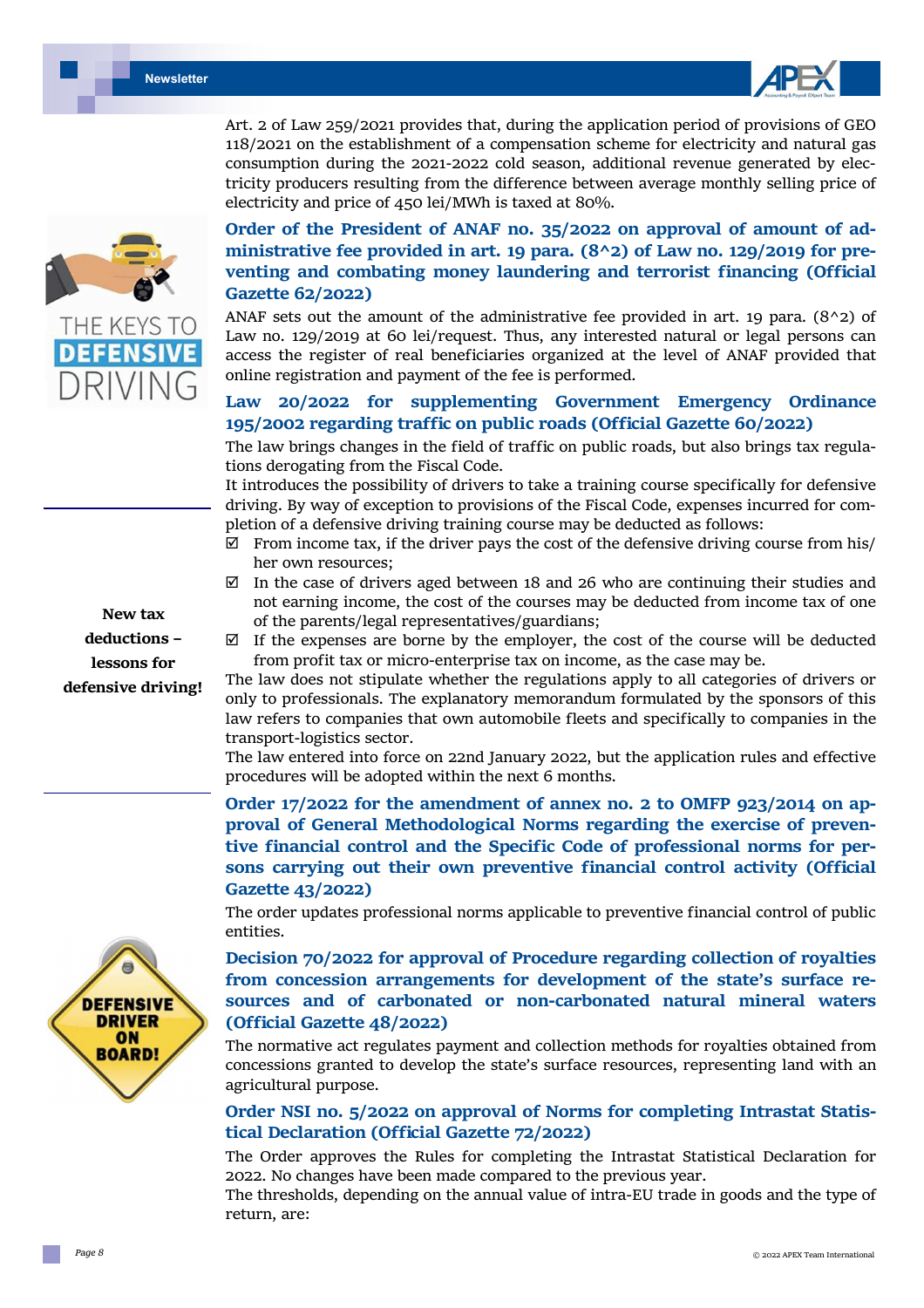| Type of return                                                                        | Intra-EU introductions                                                  | Intra-EU shipments                                                      |
|---------------------------------------------------------------------------------------|-------------------------------------------------------------------------|-------------------------------------------------------------------------|
| There is no obligation to submit<br>the Intrastat Statistical return.                 | less than 900,000 lei                                                   | less than 900,000 lei                                                   |
| Standard return, completing all<br>information, except for the sta-<br>tistical value | equal to or greater than<br>900,000 lei and less<br>than 10,000,000 lei | equal to or greater than<br>900,000 lei and less<br>than 20,000,000 lei |
| Extended statement, completing<br>all information, including sta-<br>tistical value   | equal to or greater than<br>10,000,000 lei                              | equal to or greater than<br>20,000,000 lei                              |

For assessing the obligation to submit the Intrastat return for January 2022, the flow of goods in 2021 are considered. Subsequently, assessment will be made considering the flow of goods in 2022.

The deadline for submitting the Intrastat return is no later than the 15th of the month following the period for which the thresholds were exceeded.

#### **Order 56/2022 for empowerment of persons within the economic‐financial inspection system to ascertain contraventions and to apply sanctions pro‐ vided in art. 23 of Law no. 672/2002 regarding internal public audits (Official Gazette 74/2022)**

Persons within the economic-financial inspection system, including the economicfinancial inspection service within the General Directorate for Administration of Large Taxpayers subordinated to ANAF, are empowered to ascertain the contraventions and to apply sanctions according to provisions of art. 24 let. a) of Law no. 672/2002 regarding internal public audits, republished, with subsequent modifications.

**Order 6/2022 on transmission of centralized annual financial statements prepared by public institutions as at 31st December 2021 and for supple‐ menting of Annex no. 2 to the Order of the Minister of Public Finance no. 1177/2018 for approval of Methodological Norms regarding preparation and submission of financial statements of public institutions as at December 31, 2017 and for amendment of other methodological norms in the accounting field (Official Gazette 8/2022)** 

The order approves the modalities for the preparation and submission of financial statements of public institutions.

**Decision 7/2022 regarding approval of the derogation from application of art. 17 of the Norms of continuous professional training of financial audi‐ tors according to the Government Emergency Ordinance no. 75/1999 regard‐ ing financial audit activity, approved by the Decision of the Council of the Romanian Chamber of Financial Auditors no. 98/2018, for continuous pro‐ fessional training related to the year 2021 (Official Gazette 84/2022)** 

The deadline for submitting the documents attesting to professional training for the year 2021 is March 27, 2022 (previously the deadline was January 29).

**REMINDER ‐ Don't forget to ask your foreign business partners for their tax residency certificate issued in 2022** 

The tax residence certificates issued in 2021 are also valid in the first 60 calendar days of 2022.

#### **INFO – Valuation of monetary items in foreign currency**

The January 2022 closing NBR exchange rates to use for valuation of monetary items (cash on hand, receivables, payables) denominated in foreign currency, as well as receivables and payables denominated in RON but pegged to a foreign currency for collection/disbursement are:

1 EUR = 4.9468 RON; 1 CHF = 4.7472 RON; 1 GBP = 5.9528 RON; 1 USD = 4.4284 RON.



**Intrastat 2022 value thresholds unchanged** 





*Page 9*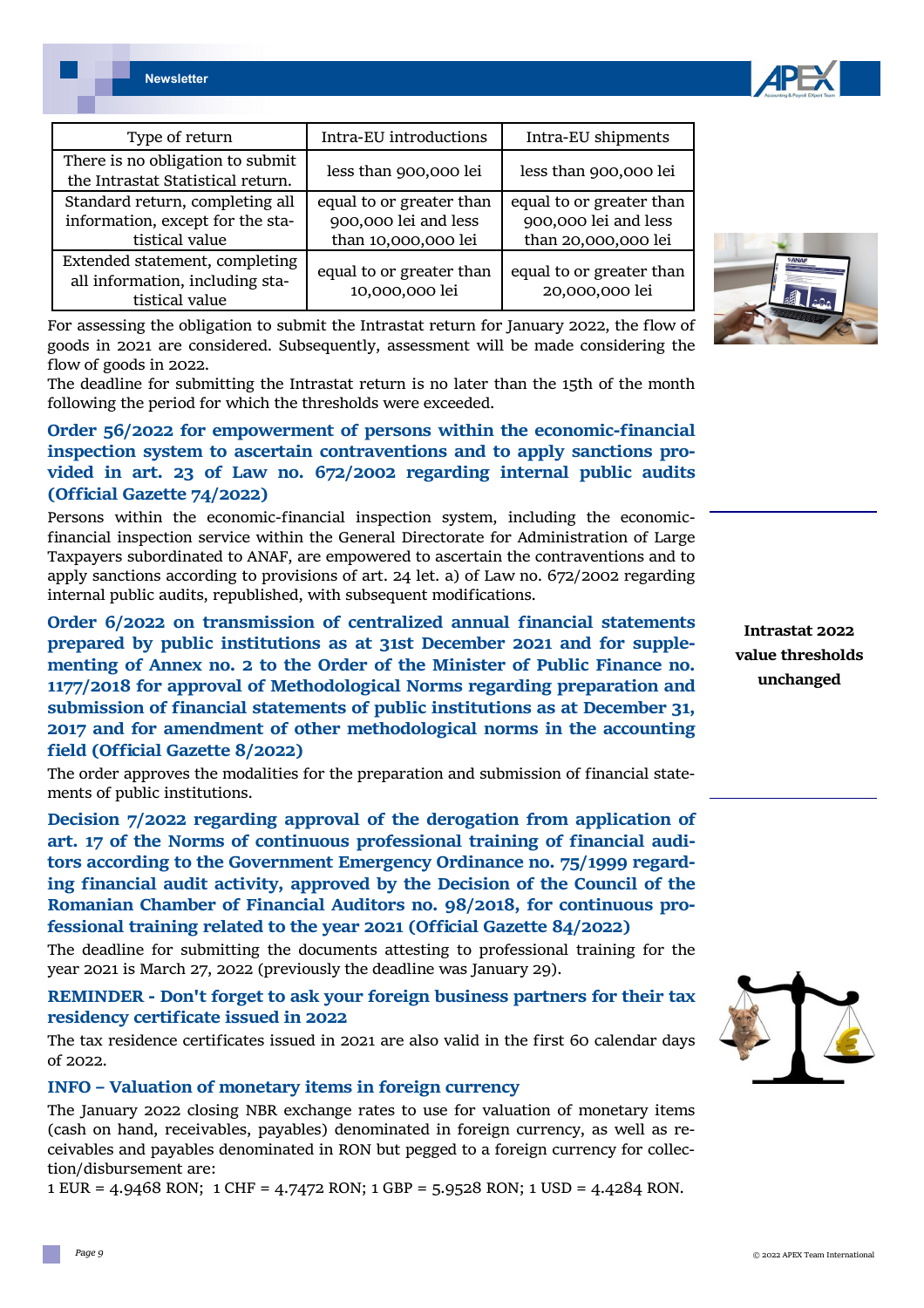## **APEX Tax Group**

The community of professionals in taxation and accounting to which we invite you to join

> **APEX Tax Group** is a community of professionals in taxation and accounting to which we invite you to join. This group includes experts from the APEX Team, experts in various areas of taxation and accounting and other members who join this community of professionals. You have access to a group of experts from whom you can find the most knowledgeable advice.

#### **Why APEX Tax Group?**

Because we want to establish and strengthen a close relationship with you, the professionals. We want to discuss monthly the latest information of a fiscal or accounting nature. Because we know that it is much easier for you to attend a presentation, to exchange opinions and ideas with professionals, than to go through many written materials, laws, blogs, articles and other various sources.

Because we want to form a community that you feel you belong to. Because it helps you to have professionals as debate partners.

**APEX Tax Group** is the solution that makes it easy for you to communicate with experts at minimal cost. A solution that keeps you constantly informed about the latest news.

#### **What is the topic of the meetings?**

APEX Tax Group meetings will focus on the following topics

- $\boxtimes$  Synthesis of the main fiscal and accounting news published in the last month, accompanied by analyses and comments
- $\boxtimes$  Discussions on the main deadlines of the period, reminders of some fiscal and accounting aspects of interest for the respective period
- $\boxtimes$  Information from both official and unofficial sources, draft regulations, tax inspections, cases and various comments.

#### **How often does the group meet?**

There are monthly online meetings that may last between 1.5-2.5 hours. The meetings are organised in Romanian language.

#### **How can I subscribe?**

Please access www.apex-team.ro/taxgroup or contact APEX Team: Email: office@apex-team.ro or taxgroup@apex-team.ro Phone: 0318 092 739 / 0745 202 739

#### **How much does it cost to access the APEX Tax Group?**

We proposed two forms of access:

 $\boxtimes$  Ad-hoc access, only when you choose to participate

 $\boxtimes$  Access in the form of a subscription, when you participate in each monthly meeting. The annual subscription provides a substantial reduction of the regular price.

All members and subscribers of APEX Tax Group benefit of special discounts on other presentations or events organised by APEX Training Center.



**Become member of APEX Tax Group and be part of the community of professionals!**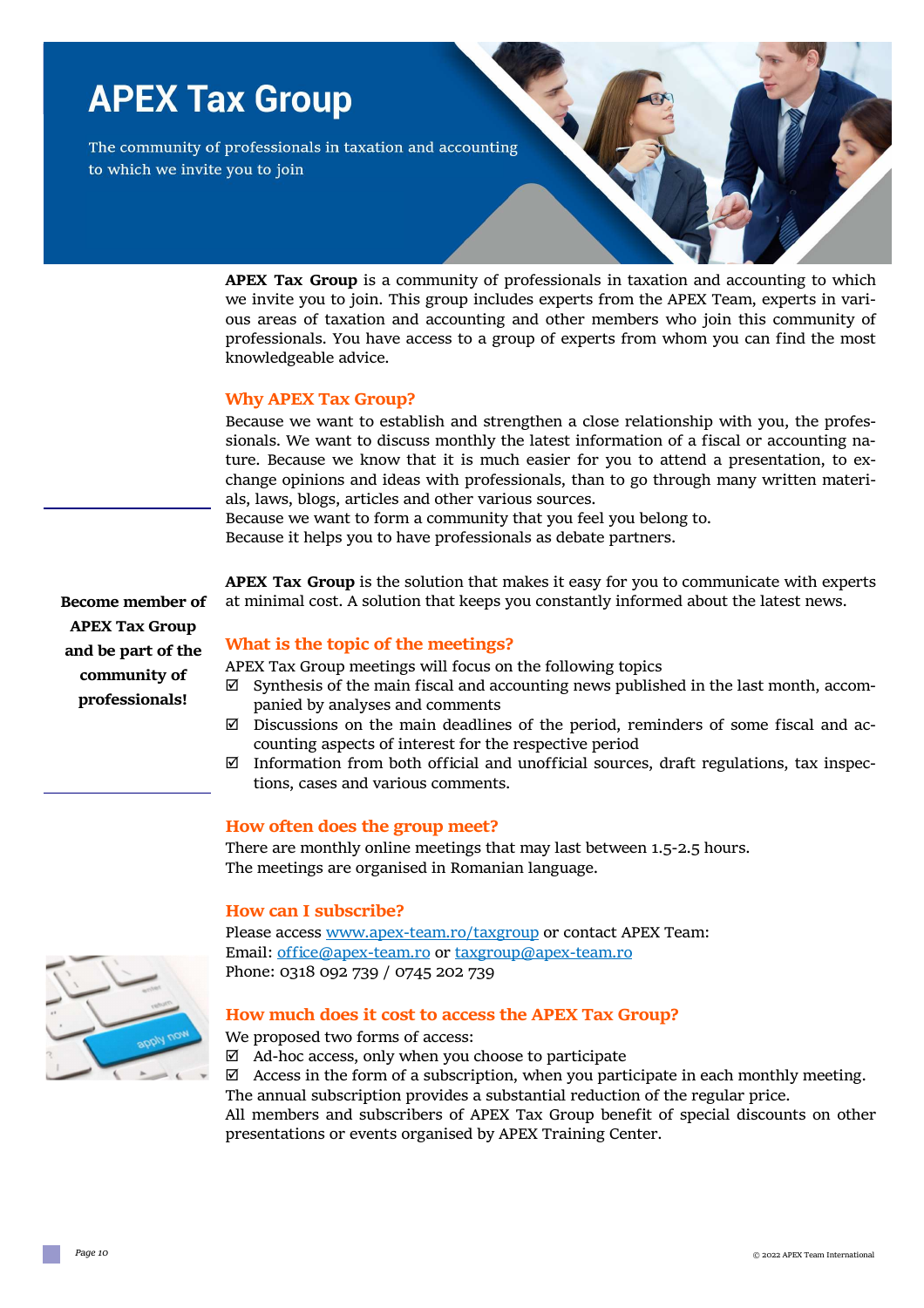

#### **MONTHLY AGENDA**

#### **Every day ‐ do not forget**

- $\boxtimes$  To complete the petty cash register (or print electronic version)
- $\boxtimes$  To complete the purchase ledger and sales ledger
- $\boxtimes$  To update electronic employee registers with information regarding labour contract inception/amendment or termination, if any

#### **At month end ‐ do not forget**

- $\boxtimes$  To complete the journal ledger
- $\boxtimes$  To register contracts concluded during the month for services rendered by non-residents with tax authorities as per article 8 point 8 of the Fiscal Code
- $\boxtimes$  To revalue monetary assets and liabilities in foreign currency (cash on hand, assets, liabilities) at the NBR exchange rate in force on the last banking day of the month
- $\boxtimes$  To organise a stock count of inventories if the enterprise does not use a perpetual inventory system
- $\boxtimes$  To issue final invoices for the current month.

#### **To comply with requirements regarding VAT**

- $\boxtimes$  Mention the registration code under the scope of VAT on documents for EU business partners
- $\boxtimes$  Check validity of registration code under the scope of VAT mentioned on invoices received
- $\boxtimes$  Check amount of VAT disclosed on invoices received
- $\boxtimes$  Check references related to VAT (e.g.: "reverse charge," "operation not subject to VAT," etc...)
- $\boxtimes$  On invoices, write VAT amount received in case of reverse charge
- $\boxtimes$  Maintain ledger of goods received
- $\boxtimes$  Maintain ledger of non-transfer of goods
- $\boxtimes$  Maintain non-current assets ledger
- $\boxtimes$  Mention which exchange rate will prevail (NBR, commercial bank or Central European Bank) in contracts with foreign partners

#### **DON'T FORGET to define the 2022's range / series / numbers allocated to the financial‐ accounting documents (invoices, receipts, shipping notices, etc.) by internal decision**

#### **To consult the calendar of tax liabilities, visit the following link from ANAF (in Romanian):**  https://static.anaf.ro/static/10/Anaf/AsistentaContribuabili\_r/Calendar/Calendar\_obligatii\_fiscale\_2022.htm

#### **KEY HR FIGURES**

| 2022 Contributions<br>for dependent activities                                                                | <b>Employer and beneficiary</b>                   | <b>Employee and</b>  |  |
|---------------------------------------------------------------------------------------------------------------|---------------------------------------------------|----------------------|--|
|                                                                                                               | (for activities considered dependent)             | dependent worker     |  |
|                                                                                                               | $(\% \text{ share})$                              | $(\% \text{ share})$ |  |
| Social security contribution (pension)                                                                        | Nothing due for normal working conditions         |                      |  |
|                                                                                                               | 4% for special work conditions                    | $25\%$ (**)          |  |
|                                                                                                               | 8% for special work conditions                    |                      |  |
| Contribution to health insurance fund                                                                         | Not due                                           | $10\%$ (***)         |  |
| (calculated on gross income)                                                                                  |                                                   |                      |  |
| Work insurance contribution                                                                                   | $2.25\%$ (*)                                      |                      |  |
| Income tax                                                                                                    |                                                   | $10\%$ (****)        |  |
| Disability Fund (for employers with                                                                           | 4 x minimum wage for every 100 employees          |                      |  |
| more than 50 employees)                                                                                       |                                                   |                      |  |
| The amount of a taxable meal tax in                                                                           | maximum 20.09 lei                                 |                      |  |
| the sense of income tax                                                                                       | (starting with October 2021)                      |                      |  |
| Minimum wage (gross)                                                                                          | 2.550 lei                                         |                      |  |
| starting 1 January 2022                                                                                       | 3.000 lei for employees in the construction field |                      |  |
| Diurnal (in the country)                                                                                      |                                                   |                      |  |
| For employees of public institutions                                                                          | 20 lei                                            |                      |  |
| For private sector employees $(* 2.5)$                                                                        | 50 lei                                            |                      |  |
| The below tax facilities are available for employers on the field of construction, when minimum 80% of turno- |                                                   |                      |  |
| ver if from construction activities defined by law:                                                           |                                                   |                      |  |
| (*) not due by employer                                                                                       |                                                   |                      |  |
| $(**)$ the social security owed by the employee is decreased to 21,25%                                        |                                                   |                      |  |
| (***) health insurance is not due by the employee                                                             |                                                   |                      |  |
| (****) tax on income is not due for monthly realised gross salaries up to 30.000 lei.                         |                                                   |                      |  |